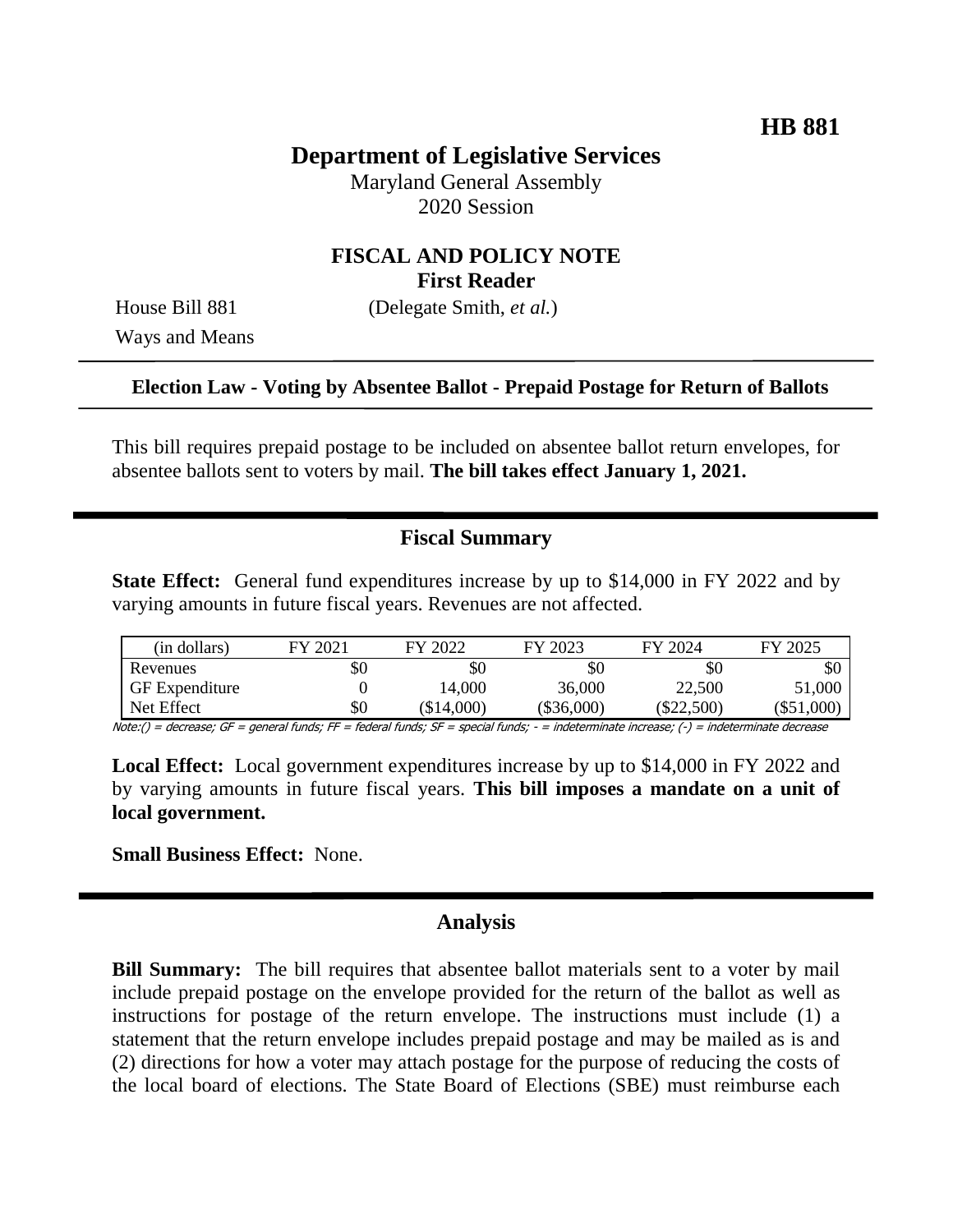local board of elections for 50% of the cost of prepaid postage on the return envelopes provided to voters voting by absentee ballot (and receiving their ballots by mail).

**Current Law/Background:** An individual may vote by absentee ballot except to the extent preempted by federal law. An absentee ballot may be requested in writing (there are State and federal forms that can be used) or online through the SBE website. The voter may choose to receive the ballot by mail, by fax, through the Internet, or by hand at a local board of elections office. The voter may return the ballot by (1) mailing it, postmarked on or before election day; (2) delivering it to the local board of elections in person by the close of polls on election day; or (3) pursuant to an SBE regulation change effective in January 2020, delivering it to a polling place before the polls close at that polling place on election day.

For information on the level of use of absentee voting by voters in recent elections, see the **Appendix – Early and Absentee Voting**.

**State and Local Fiscal Effect:** Local government expenditures and State general fund expenditures each increase by up to \$14,000 in fiscal 2022 (accounting for the bill's January 1, 2021 effective date) and by varying amounts in future fiscal years, according to varying levels of absentee voting for the different elections within a four-year election cycle (gubernatorial primary and general elections and presidential primary and general elections). Local and State expenditures increase more significantly, for example, in fiscal 2023 (when the gubernatorial general election occurs), by up to \$36,000 each. This estimate (1) reflects the 50/50 cost-sharing between the State and local boards of elections required by the bill; (2) is based on the number of absentee ballots that were sent by mail in the 2016 and 2018 elections; and (3) assumes a maximum per envelope cost of \$0.80 for prepaid postage. The postage required for the envelopes will vary based on the length of the individual ballots and potentially also due to other material returned with the ballots, such as a certification of assistance for voters that receive assistance casting an absentee ballot.

This estimate is also based on an assumption that prepaid postage is affixed to each return envelope sent out to voters, as opposed to using business reply mail that allows for postage to be paid only on the envelopes returned but requires payment of additional flat and per-returned-envelope charges in addition to the postage. Based on information provided by the U.S. Postal Service, business reply mail may need to be used to implement the provision in the bill that refers to voters attaching postage to reduce the costs of the local boards of elections. With the high rate of return of requested absentee ballots and the added charges associated with business reply mail, using business reply mail should not result in significantly different costs than those estimated above, assuming a relatively minimal number of voters attach postage to return envelopes.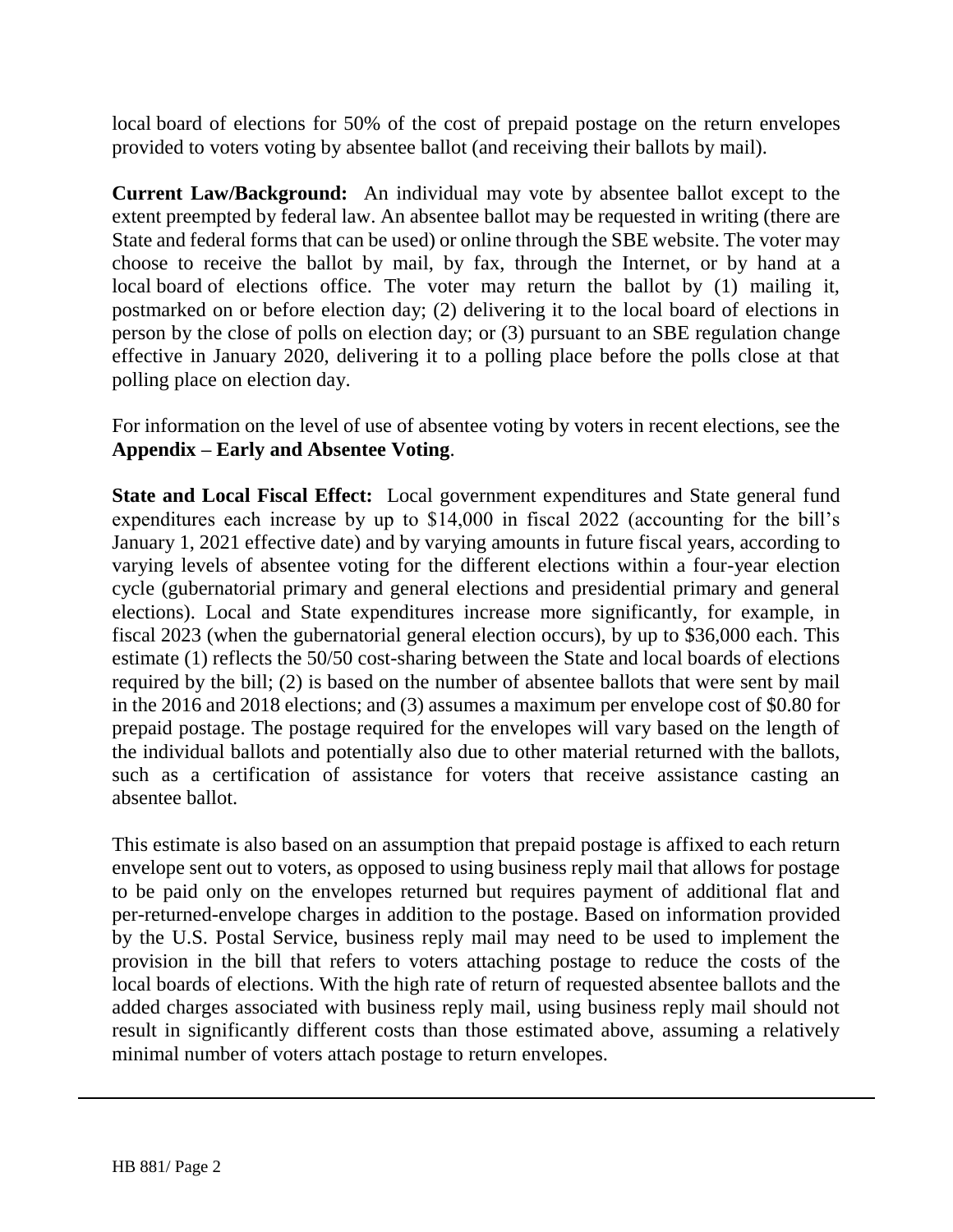# **Additional Information**

**Prior Introductions:** SB 343 of 2019 passed the Senate and received a hearing in the House Ways and Means Committee, but no further action was taken. HB 269, its cross file, received a hearing in the House Ways and Means Committee, but no further action was taken.

**Designated Cross File:** SB 33 (Senator Kagan) - Education, Health, and Environmental Affairs.

**Information Source(s):** State Board of Elections; Anne Arundel, Charles, Frederick, Montgomery, and Somerset counties; U.S. Postal Service; Department of Legislative **Services** 

**Fiscal Note History:** First Reader - February 11, 2020 rh/hlb

Analysis by: Scott D. Kennedy Direct Inquiries to:

(410) 946-5510 (301) 970-5510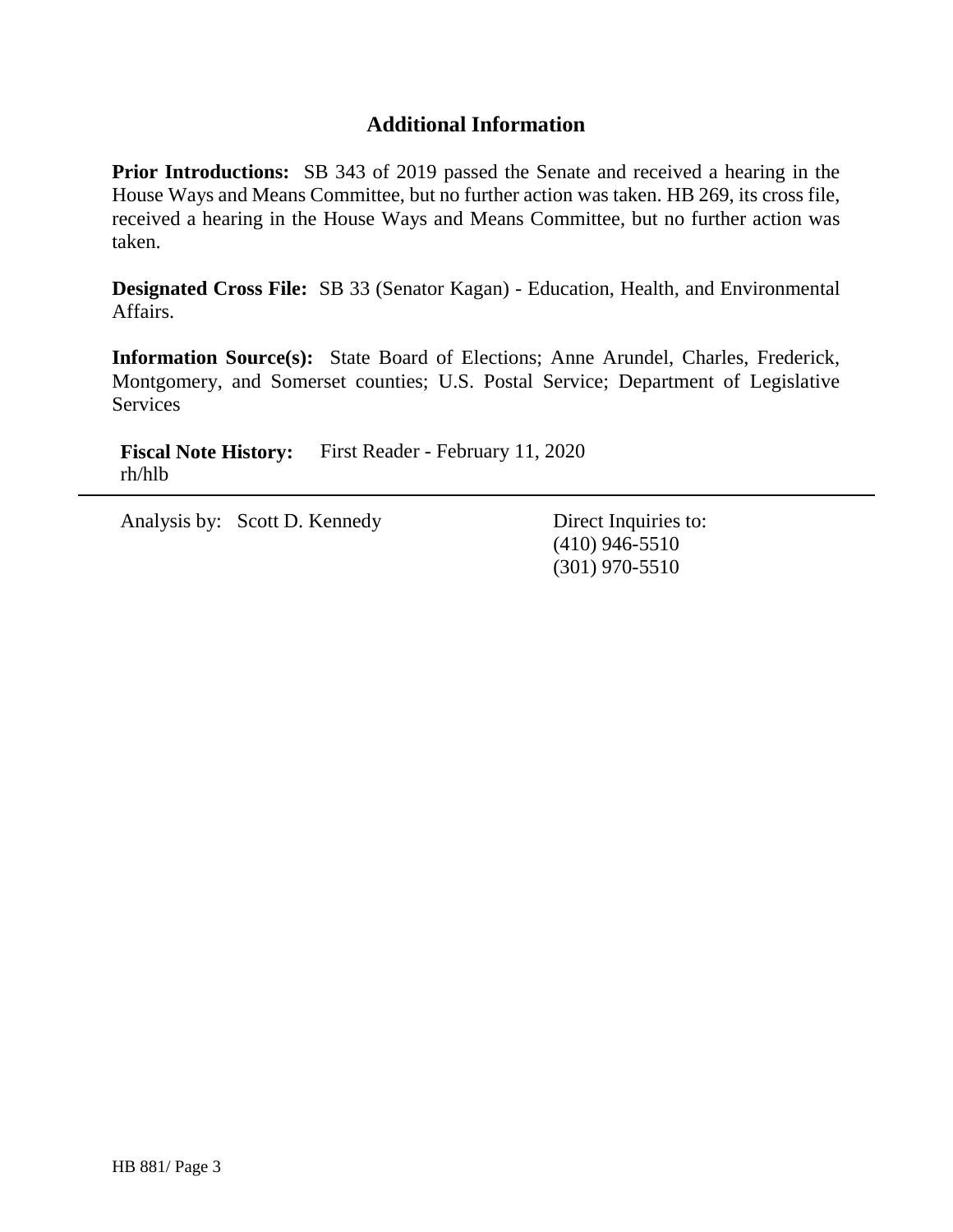## *In Maryland*

Maryland voters have the option of voting at an early voting center prior to Election Day or by absentee ballot, as alternatives to voting at a polling place on Election Day. In-person early voting at early voting centers was first implemented in 2010, and "no excuse" absentee voting (not requiring a reason that a voter cannot vote in person) was first allowed in 2006.

**Exhibit 1** shows that, as a percentage of overall turnout in the 2010 through 2018 elections, use of early voting has been generally increasing, surpassing 25% in recent elections, and use of absentee voting has been between 3% and 7%.



# **Election (and Total Voter Turnout for that Election)**

Source: State Board of Elections; Department of Legislative Services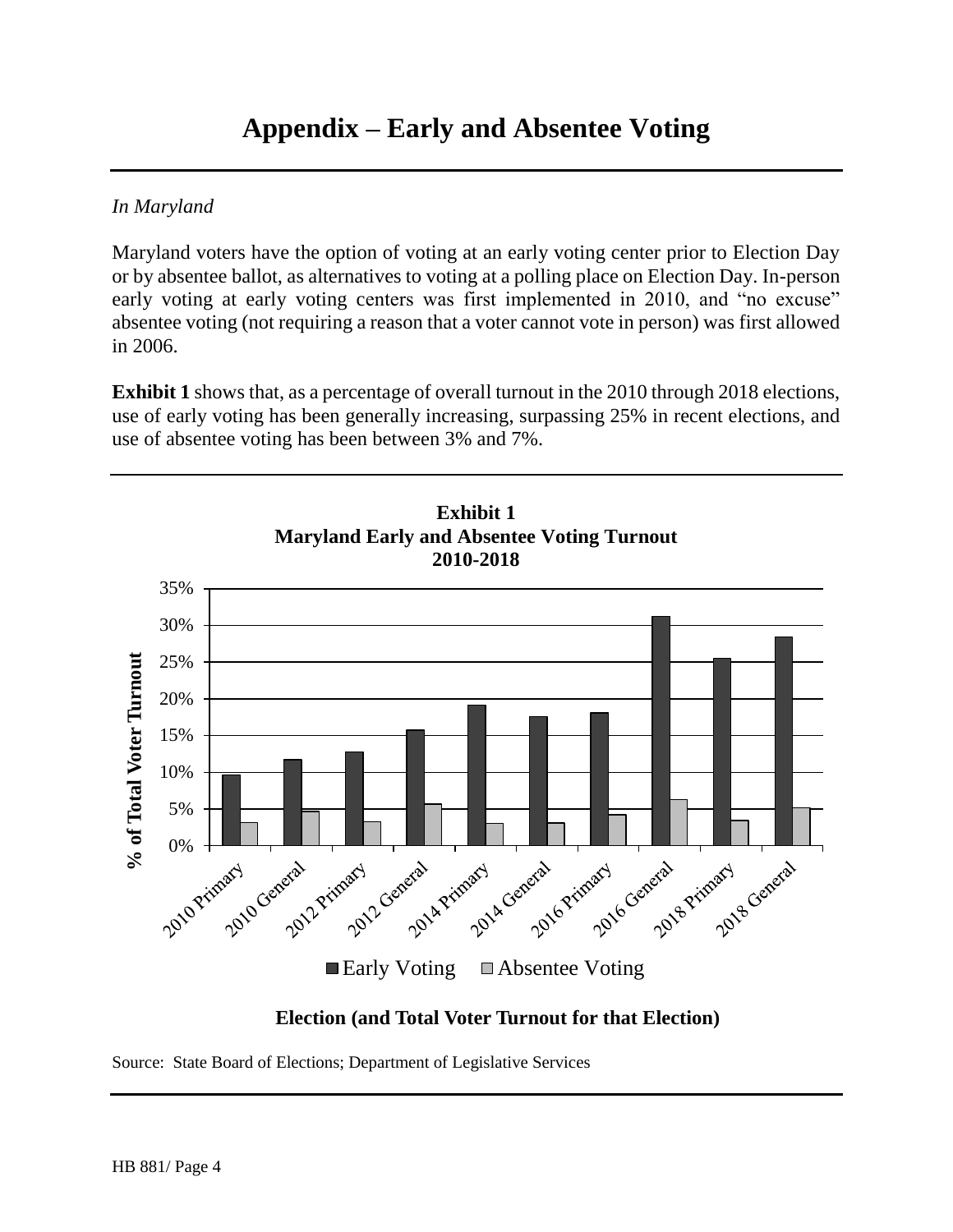Chapters 157 and 158 of 2013 increased the number of early voting centers and the length of the early voting period, and Chapter 288 of 2016 further increased the number of centers. **Exhibit 2** and **Exhibit 3** show the changes made by Chapters 157 and 158 and Chapter 288. The number of early voting centers in each county, for the 2018 general election, is shown in **Exhibit 4**. A voter may vote at any early voting center in the voter's county of residence. In addition, pursuant to Chapters 157 and 158, an individual has been able to both register to vote (or change his/her voter registration address) and vote at an early voting center since 2016.

Chapters 157 and 158 also expanded and clarified the methods by which a voter may request and receive an absentee ballot. An absentee ballot must be requested in writing (there are State and federal forms that can be used) or, pursuant to Chapters 157 and 158, a request can be submitted online through the State Board of Elections (SBE) website. The available methods for a voter to receive an absentee ballot are (1) by mail; (2) by facsimile transmission; (3) through the Internet; or (4) by hand during an in-person transaction. To return an absentee ballot, a voter may either (1) mail in the completed ballot, postmarked on or before Election Day; (2) deliver it to the local board of elections in person by the close of polls on Election Day; or (3) pursuant to an SBE regulation change effective in January 2020, deliver it to a polling place before the polls close at that polling place on Election Day.

# *In Other States*

Research by the National Conference of State Legislatures (NCSL) indicates that (1) in 2020, 40 states and the District of Columbia will offer some form of in-person early voting and (2) 33 states and the District of Columbia either permit no excuse absentee voting or, in some cases, conduct all elections by mail. Among those 33 states, Colorado, Hawaii, Oregon, Utah, and Washington conduct all elections by mail.

The timing and length of early voting periods varies among the early voting states. According to NCSL, the average starting time for early voting is 22 days before an election. NCSL indicates that the average length of early voting periods across the states is 19 days, and early voting typically ends just a few days before Election Day.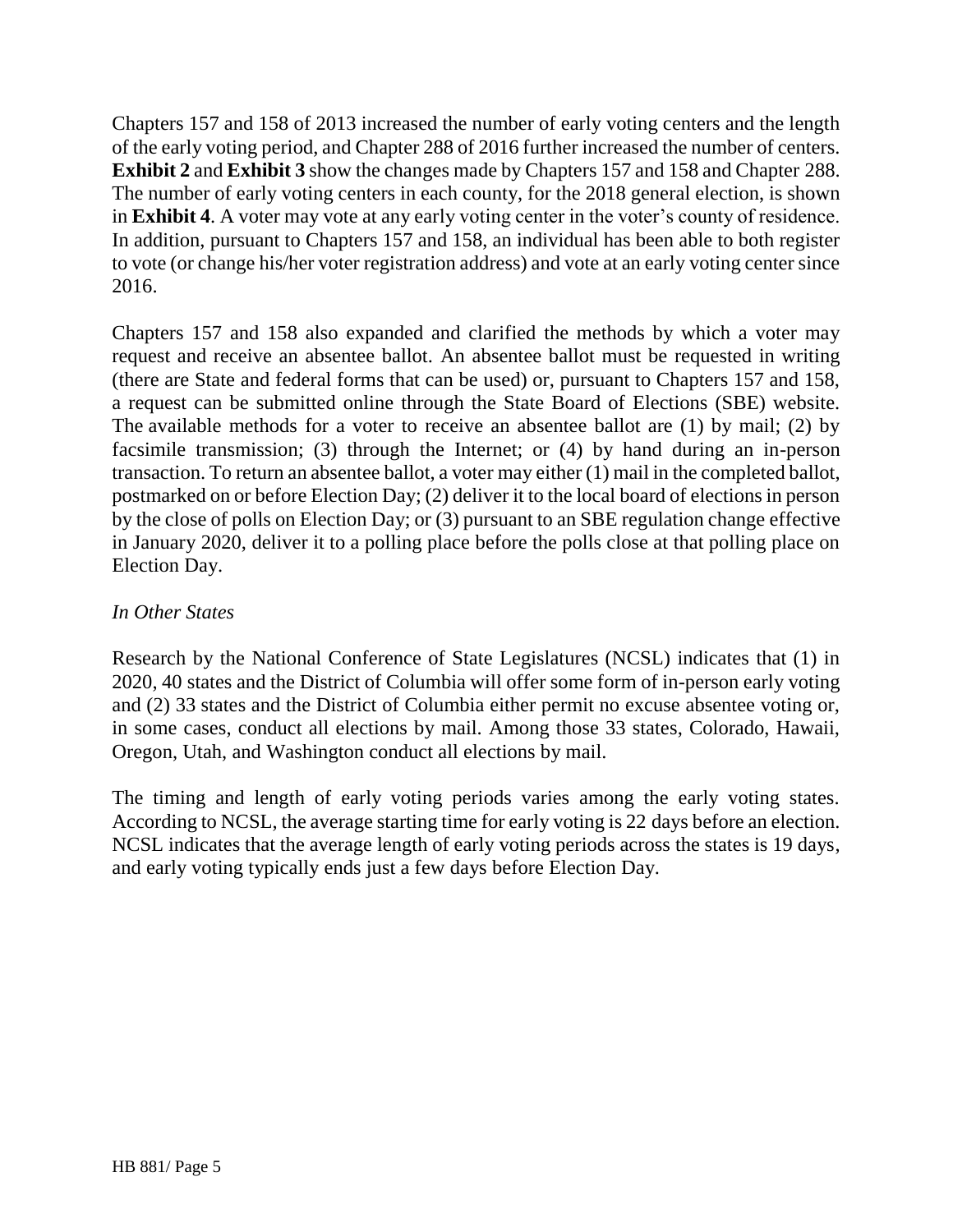## **Exhibit 2 Early Voting Centers**

| <b>Prior to Chs. 157/158</b> |                     | <b>Under Chs. 157/158</b> |                     | Under Ch. 288 (Current Law) |                     |
|------------------------------|---------------------|---------------------------|---------------------|-----------------------------|---------------------|
| <b>Registered</b>            |                     | <b>Registered</b>         |                     | <b>Registered</b>           |                     |
| Voters in a                  | <b>Early Voting</b> | Voters in a               | <b>Early Voting</b> | Voters in a                 | <b>Early Voting</b> |
| <b>County</b>                | <b>Centers</b>      | <b>County</b>             | Centers*            | County                      | Centers*            |
| < 150,000                    |                     | < 125,000                 |                     | < 125,000                   |                     |
| 150,000-300,000              | 3                   | 125,000-300,000           | 3                   | 125,000-200,000             |                     |
| > 300,000                    |                     | 300,000-450,000           |                     | 200,000-300,000             | $\overline{4}$      |
|                              |                     | >450,000                  | 8                   | 300,000-450,000             | 7                   |
|                              |                     |                           |                     | >450,000                    | 11                  |

\*In addition to these required centers, each county may establish one additional early voting center if the State Board of Elections, in collaboration with the local board of elections, and the governing body of the county agree to establish an additional center. Chapter 288 limited this option to apply only to counties with less than 200,000 registered voters, but Chapter 539 of 2019 removed that limitation.

Source: Department of Legislative Services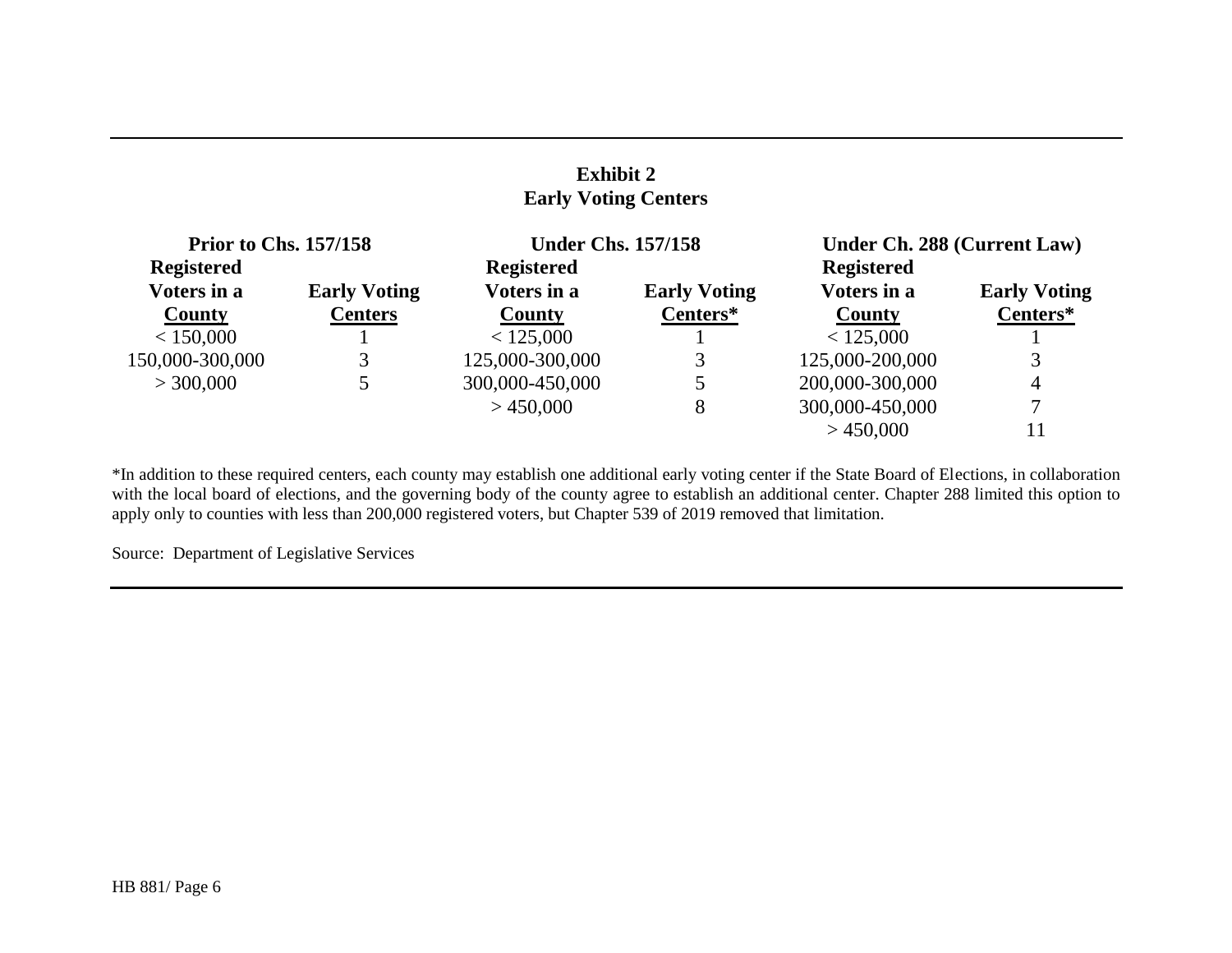# **Exhibit 3 Early Voting Days and Hours**

### *Days (6) Days (6) Days (8)*

Second Friday before the election through Thursday before the election, excluding Sunday

10 a.m.-8 p.m. (each day) 10 a.m.-8 p.m. (Saturday;

Second Saturday before the election through Thursday before the election

Monday-Thursday) 12 noon-6 p.m. (Sunday)

## **Prior to Chs. 157/158 Under Chs. 157/158 (Current Law; no changes were made by Ch. 288)**

## **2010 Elections 2012 Elections 2014 and Future Elections**

Second Thursday before the election through Thursday before the election

# *Hours Hours Hours*

Presidential general election: 8 a.m.-8 p.m. (each day)

All other elections: 10 a.m.-8 p.m. (each day)

Source: Department of Legislative Services